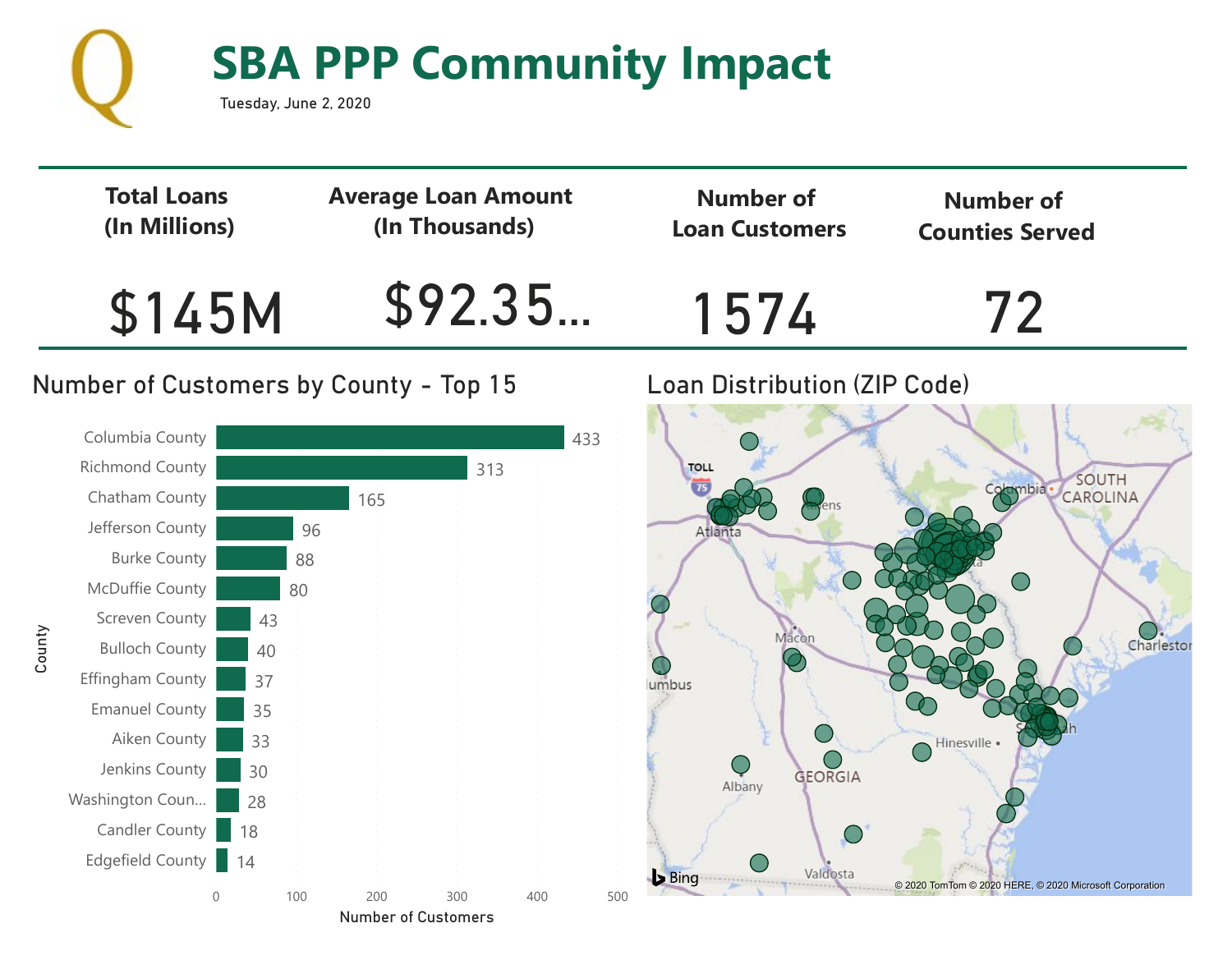

# **SBA PPP Production - Round 1 and 2**

Tuesday, June 2, 2020



#### Total New Loans by Round (In Millions)

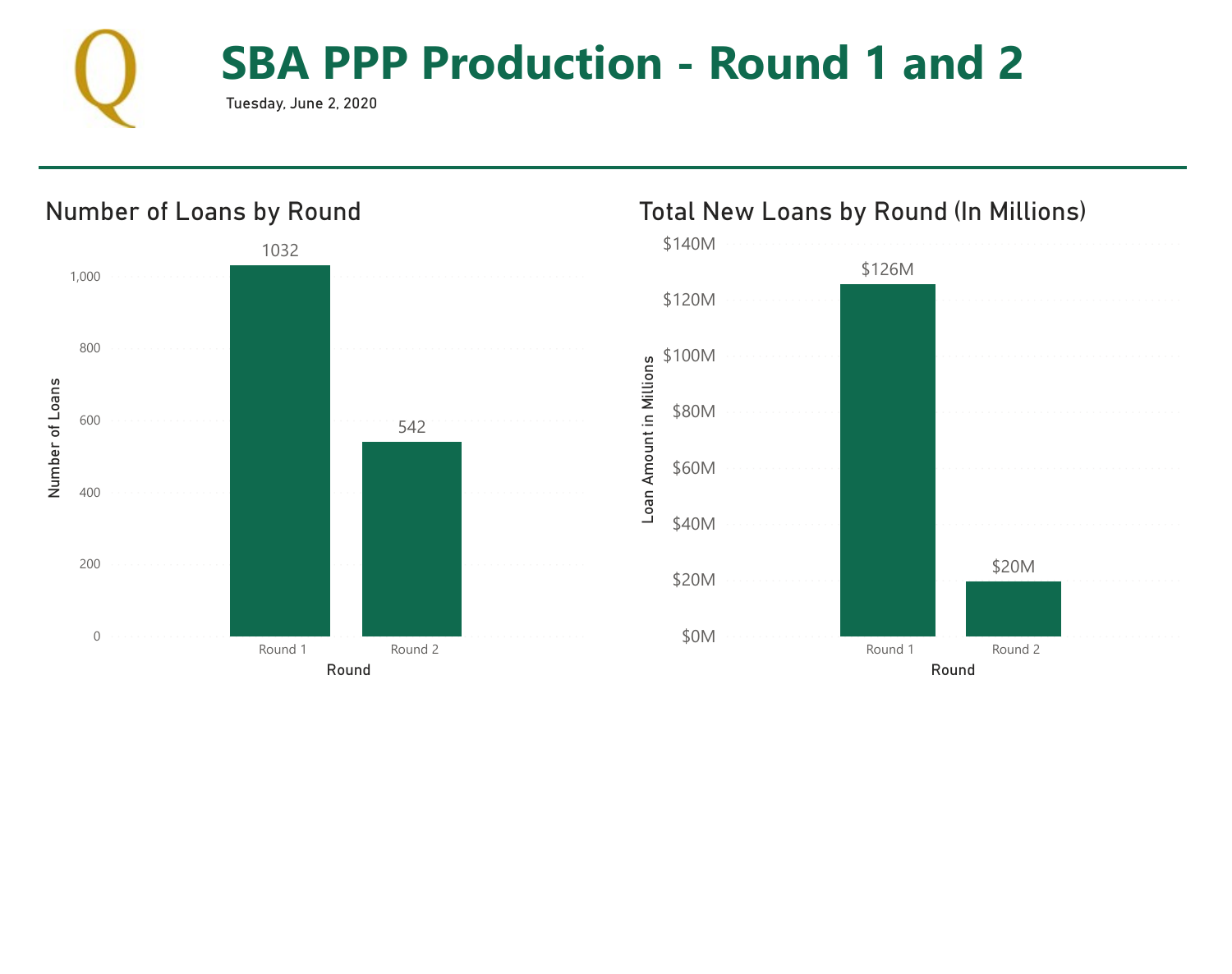

# Total Loans in Millions by Sector (NAICS) - Top 10

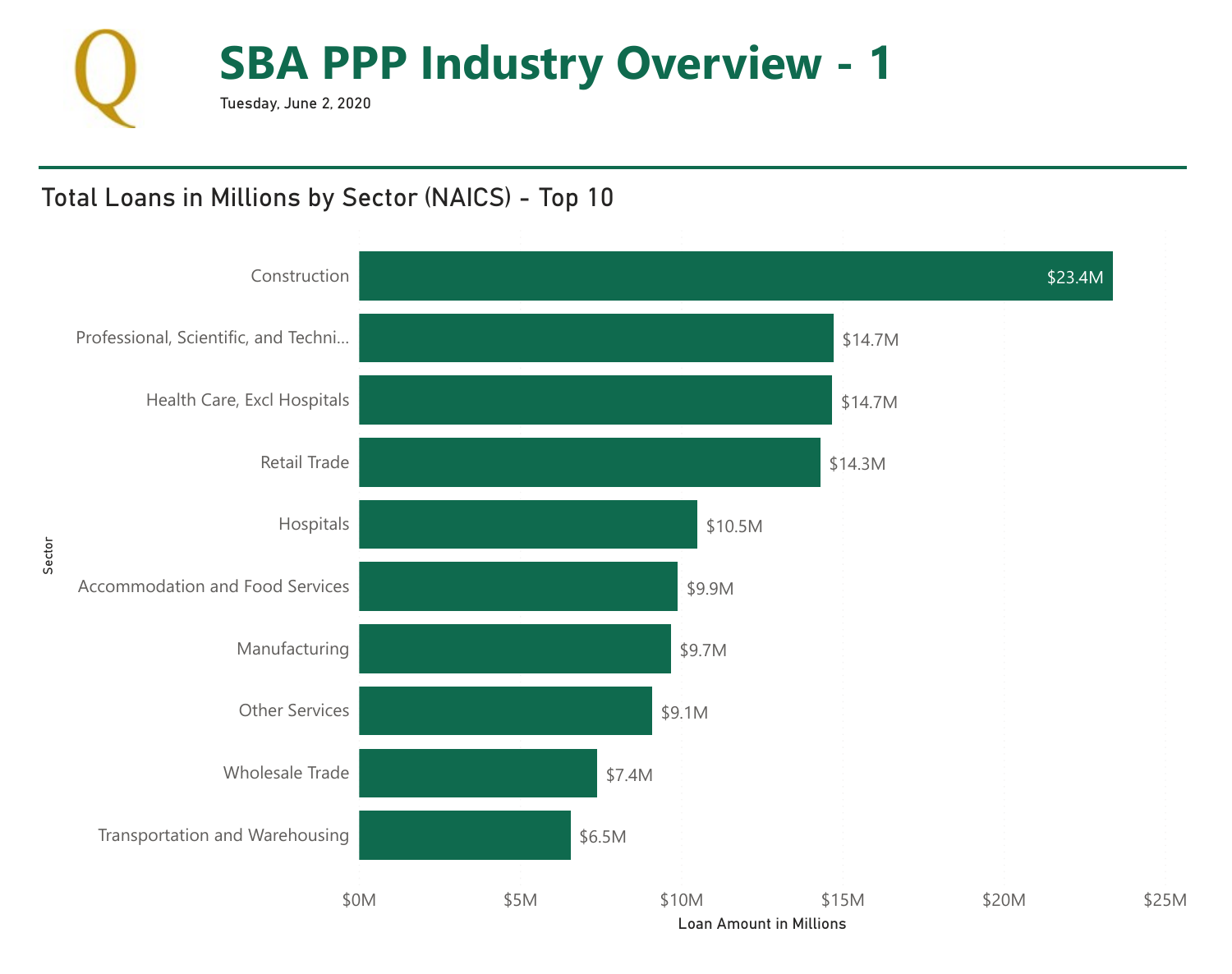

# Average Loan Amount (In Thousands) by Sector (NAICS) - Top 10